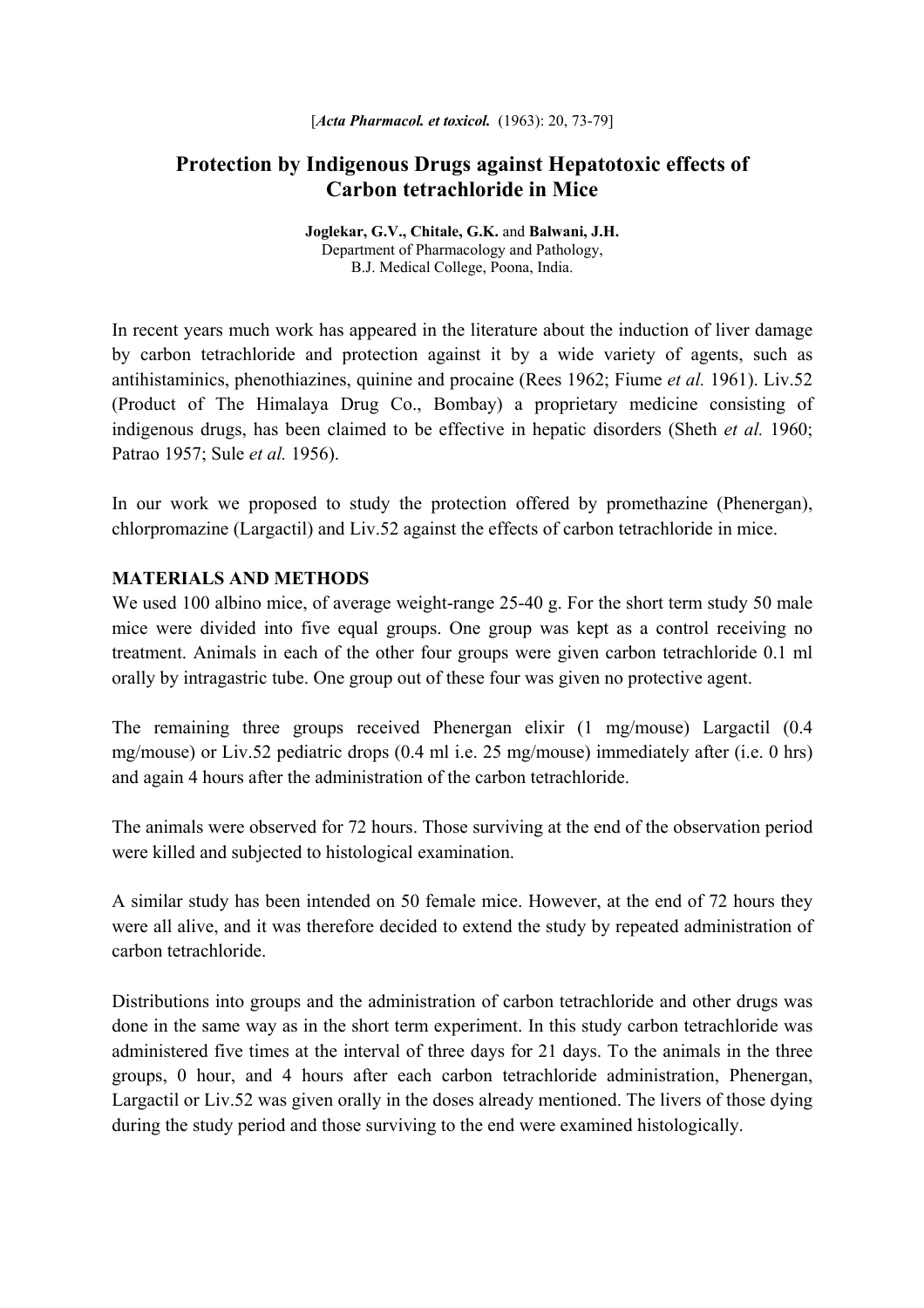## **RESULTS**

In Table 1 and 2 are given the figures for survival in the two experiments. Tables 3 and 4 summarize the results of the histological study.

| Table 1                               |                                           |                            |  |  |  |
|---------------------------------------|-------------------------------------------|----------------------------|--|--|--|
| Group $(50 \delta$ mice)              | No of animals<br>living after 72<br>hours | $\frac{0}{0}$<br>mortality |  |  |  |
| Blank control                         | 10                                        |                            |  |  |  |
| Carbon tetrachloride<br>control       | 2                                         | 80                         |  |  |  |
| Carbon tetrachloride<br>and Phenergan | 2                                         | 80                         |  |  |  |
| Carbon tetrachloride<br>and Largactil | 2                                         | 80                         |  |  |  |
| Carbon tetrachloride<br>and Liv. $52$ |                                           | 30                         |  |  |  |

| Table 2                               |                                            |                            |  |  |  |
|---------------------------------------|--------------------------------------------|----------------------------|--|--|--|
| Group $(50 O+$ mice)                  | No. of animals<br>living after<br>21 hours | $\frac{0}{0}$<br>mortality |  |  |  |
| Blank control                         | 10                                         |                            |  |  |  |
| Carbon tetrachloride<br>control       |                                            | 90                         |  |  |  |
| Carbon tetrachloride<br>and Phenergan |                                            | 100                        |  |  |  |
| Carbon tetrachloride<br>and Largactil |                                            | 80                         |  |  |  |
| Carbon tetrachloride<br>and Liv. $52$ |                                            | 30                         |  |  |  |

| Table 3: Histological changes in liver after 72 hours 50 $\hat{\text{o}}$ mice, five groups of 10 numbers showing change |         |                  |                         |                         |                      |  |
|--------------------------------------------------------------------------------------------------------------------------|---------|------------------|-------------------------|-------------------------|----------------------|--|
|                                                                                                                          | Control | CCl <sub>4</sub> | $CCl4$ and<br>Phenergan | $CCl4$ and<br>Largactil | $CCl4$ and<br>Liv.52 |  |
| Diffuse necrosis                                                                                                         | Nil     | 10               | 10                      | 10                      | 10                   |  |
| Hydropic degeneration                                                                                                    | Nil     |                  |                         |                         |                      |  |
| Fatty degeneration                                                                                                       |         |                  |                         |                         |                      |  |
| Hemorrhages                                                                                                              | Nil     |                  |                         |                         |                      |  |
| Congestion                                                                                                               |         |                  |                         |                         |                      |  |

| Table 4: Histological changes in liver after 21 days, 50 O+ mice, five groups of 10 numbers showing<br>change |         |                  |                         |                         |                      |  |
|---------------------------------------------------------------------------------------------------------------|---------|------------------|-------------------------|-------------------------|----------------------|--|
|                                                                                                               | Control | CCl <sub>4</sub> | $CCl4$ and<br>Phenergan | $CCl4$ and<br>Largactil | $CCl4$ and<br>Liv.52 |  |
| Areas of Active Necrosis                                                                                      | Nil     | 10               | 8                       | 10                      |                      |  |
| Chronic cell infiltration                                                                                     | Nil     | 10               | 9                       | 8                       | Nil                  |  |
| Localised Regenerative activity                                                                               | Nil     | 8                | 6                       | 8                       | 2                    |  |
| Generalised Regenerative activity                                                                             | Nil     | Nil              | Nil                     | Nil                     | 8                    |  |
| Lobulation                                                                                                    | Nil     | 8                | 6                       | 7                       |                      |  |
| Fatty degeneration                                                                                            | 3       |                  | 4                       | 4                       | 5                    |  |
| Reticulum                                                                                                     |         | Normal           | Normal                  | Normal                  | Normal               |  |

*72 hours study*: In the carbon tetrachloride group diffuse necrosis of the liver parenchyma was noticed as acidophilic pink areas. However, it was especially marked in the layers of cells surrounding the central vein.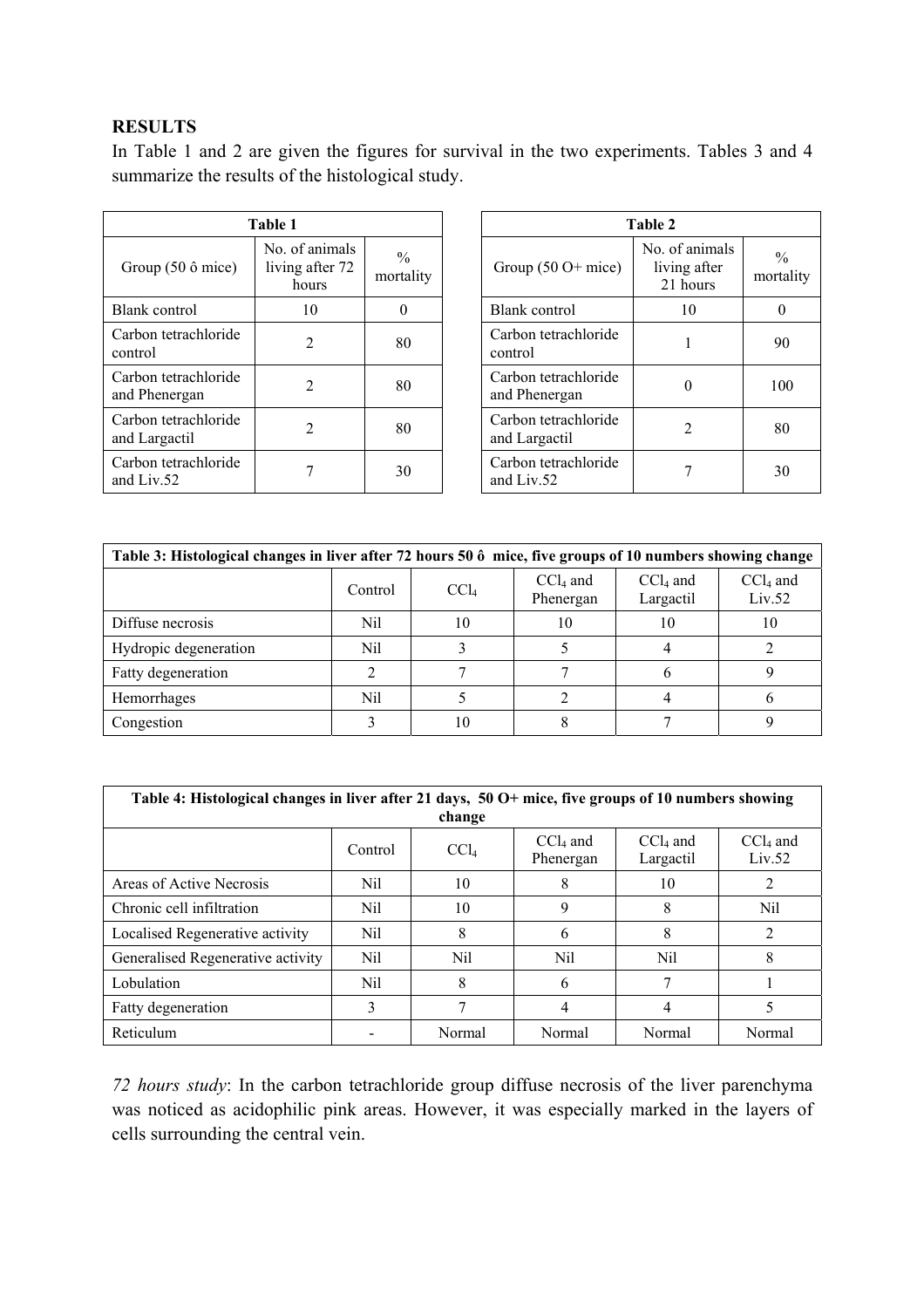Other areas showed degenerative changes as hydropic and fatty degeneration. haemorrhages were also present in few areas.

The remaining three groups in which the protective agents were given after the carbon tetrachloride showed almost similar picture.

*21 days' study*: In the carbon tetrachloride group (Fig. 1) the areas of necrosis were being gradually replaced by bands of cells consisting of histiocytes and other chronic inflammatory cells, including plasma cells. Certain areas still showed evidence of active necrosis, whereas the intervening cells showed regenerative activity. The whole picture suggested early cirrhotic changes, since an attempt at lobulation was clear.

The Phenergan- and Largactil-treated groups (Figs. 2 and 3) also showed invasion of chronic inflammatory cells in the necrosed area and regenerative activity in the surrounding cells. However, the changes were little different from those noticed with carbon tetrachloride alone.

On the other hand, in the Liv.52 group (Fig. 4) regenerative activity was marked even in the previously necrosed areas, and replacement by chronic inflammatory cells was almost negligible. The liver pictures showed striking resemblances to those of the control group.

Reticulum staining in all the groups did not reveal any abnormality.

On the basis of the experience gained during this study, a long-term investigations on rats is in progress.



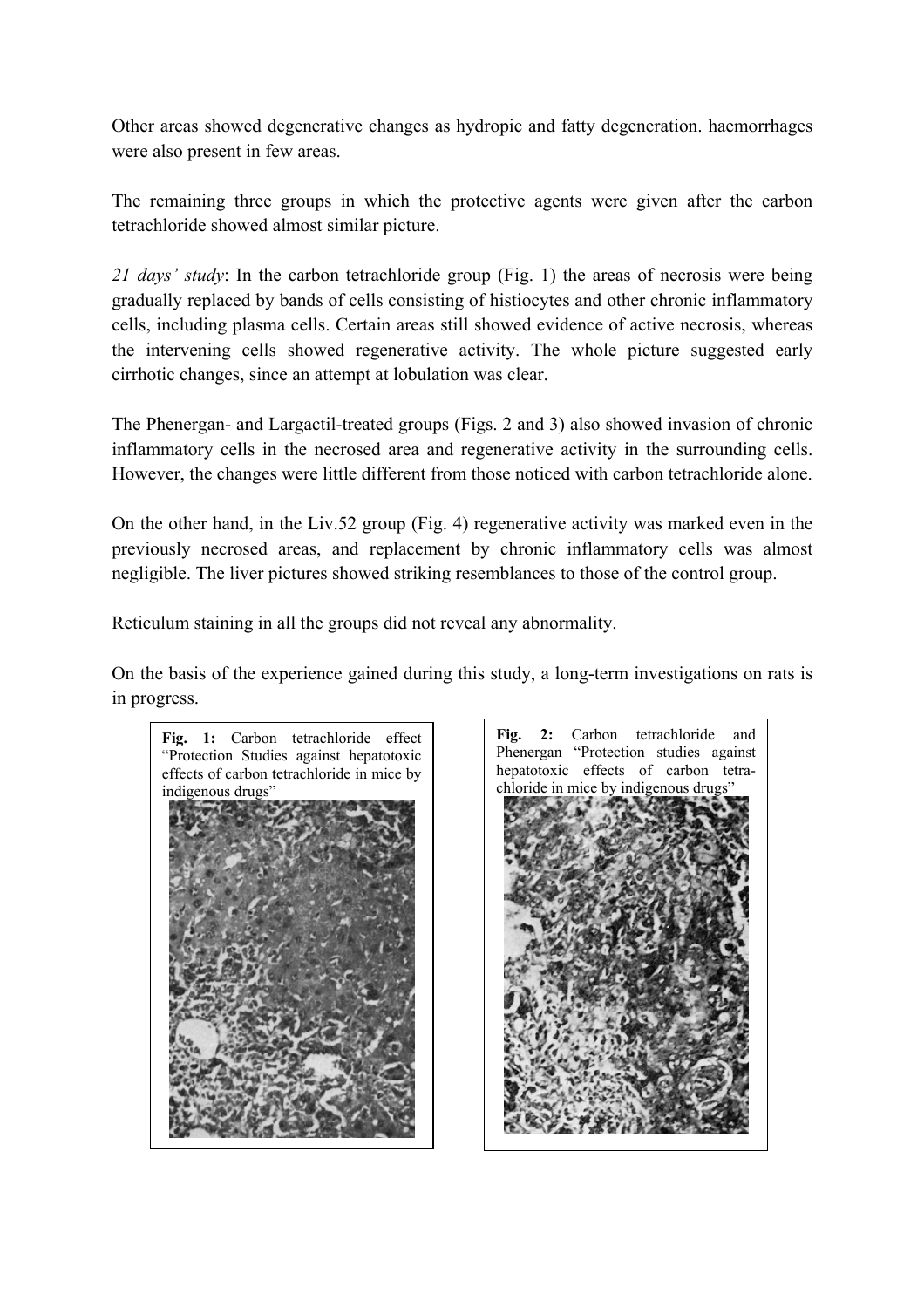

## **COMMENTS AND METHODS**

The present day drug treatment of liver cirrhosis is still in the experimental stage. No drug can prevent the cirrhotic change in the hepatic tissue once it begins.

Experimental liver cirrhosis is commonly produced by administering carbon tetrachloride by various routes. Rees (1962) has reported the protective effects of certain phenothiazine compounds and other agents. On the other hand, chlorpromazine, a phenothiazine derivative, has produced liver toxicity in certain clinical cases (Kelsey *et al.* 1955; Cohen *et al.* 1955; Isaacs *et al.* 1955).

An indigenous proprietary medicine, Liv.52, containing reputed hepatic stimulants (Kirtikar and Basu 1933) was clinically tested and showed some value. The Liv.52 drops contain *Capparis spinosa* 1.67%, *Tamarix gallica* 0.42%, *Cassia occidentalis* 0.42%, *Terminalia arjuna* 0.84%, *Achilea millefolium* 0.42%, *Cinchorium intybus* 1.67% and *Solanum nigrum*  0.84%.

In the investigation we have studied the effects of promethazine (Phenergan), chlorpromazine (Largactil) and Liv.52 on carbon tetrachloride induced liver damage in mice. The short study of male mice for 72 hours (Table 1) clearly shows that the percentage mortality with Liv.52 is markedly less than that in the other groups. Phenergan and Largactil failed to protect the mice against carbon tetrachloride, since the same number of deaths occurred in all the three groups. Histologically, however, no clear protective effects of Liv.52 were noted.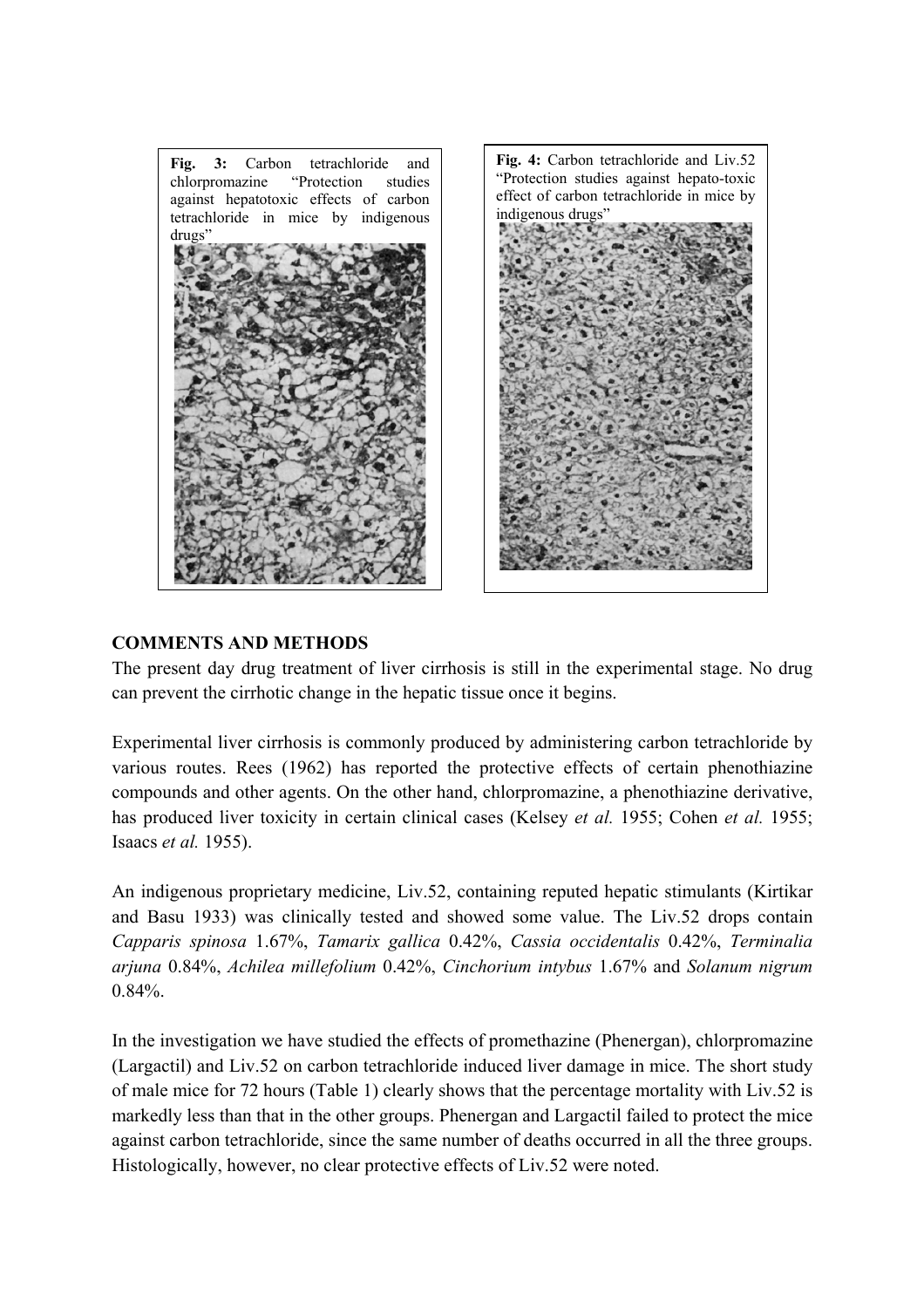When a similar study was carried out on female mice, no death occurred in 72 hours. György *et al.* (1946) have observed a similar longer survival and less hepatic damage in female rats than in male ones after carbon tetrachloride treatment. When this study was continued for 21 days, even after the repeated administration of carbon tetrachloride, the percentage mortality with Liv.52 was the same as after 72 hours (Table 2) and considerably less than in the other groups. Phenergan and Largactil again failed to protect the animals.

Histological study of these groups, showing early cirrhotic change as evidenced by infiltration of chronic inflammatory cells, suggestion of lobulation and localised regenerative activity, clearly indicates that promethazine and chlorpromazine were both unable to stop the changes occurring after carbon tetrachloride administration. In the Liv.52 group the liver picture had a remarkable similarity to that of control livers there being no areas of chronic cell infiltration and the necrosis that might have resulted was completely replaced by active regeneration spread throughout. This suggests that Liv.52 can possibly prevent liver damage and may even be useful in preventing further fibrotic changes.

Since our study was only for of limited duration, reticulum staining showed no change, which requires more than 8 weeks to become obvious (Fiume *et al.* 1961; Wahi *et al.* 1956).

The mechanism of this protective effect of Liv.52 remains unexplained, but the results have encouraged us to pursue a long-term study.

## **SUMMARY**

Protective effects of Liv.52 – an Indian indigenous proprietary medicine – were noticed against carbon tetrachloride in mice both in a 72 hours and in a 21 days study. Histological changes due to carbon tetrachloride were also prevented.

Promethazine and chlorpromazine showed no protection against carbon tetrachloride as evidenced by similar percentage mortality and the nature of hepatic damage.

## **ACKNOWLEDGEMENTS**

We thank Dr. F.J. Mendonca, Dena, B.J. Medical College, for his encouragement. Phenergan and Largactil were supplied by May and Baker (Ltd.) Bombay, India.

#### **REFERENCES**

- 1. Cohen, I.M. & J.D. Archer: Liver function and hepatic complications in patients receiving chloropromazine. *J.A.M.A.* 1955, 159, 99-101.
- 2. Fiume, L. & G. Favilli: Inhibition of Experimental Cirrhosis by Carbon tetrachloride following treatment with Aminoacetonitrile. – *Nature* (Lond.) 1961, 189, 71-72.
- 3. Gyorgi, P., J. Seifter, R.M. Tomarelli & H. Goldblatt Influence of dietary factors and Sex on the toxicity of carbon tetrachloride in Rats. *J. Exp. Med.* 1946, 83, 449-462.